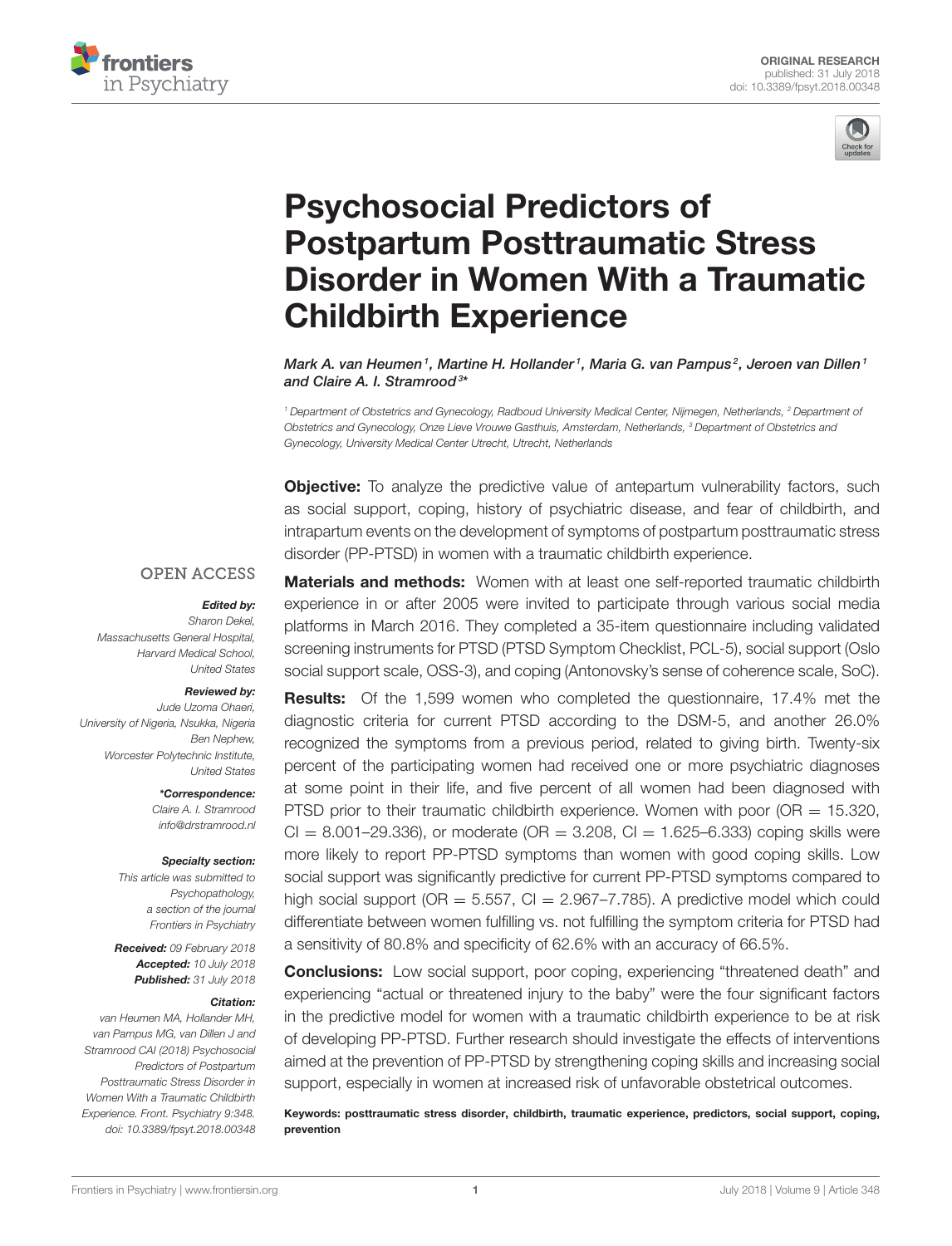# INTRODUCTION

For a long time, childbirth has been regarded by professionals as a positive experience for the mother, but in the past two decades there has been increasing attention in research and clinical practice for women with a negative or even traumatic childbirth experience. In some cases this experience can lead to a postpartum posttraumatic stress disorder (PP-PTSD) [\(1\)](#page-7-0). Two recent systematic reviews estimated the prevalence of PP-PTSD at 3.1 and 4.0%, in unselected or community samples, respectively [\(2,](#page-7-1) [3\)](#page-7-2). A third systematic review suggested a prevalence of 4.9% for PTSD in the first 6 months after childbirth in women without a prior history of PTSD [\(4\)](#page-7-3). Additionally, 9.6% of the women in this study had at least some symptoms of PP-PTSD. Literature about women with a self-reported traumatic childbirth experience is scarce, despite a reported prevalence of 9.1–45.5%. Frequently mentioned attributions of the trauma are lack or loss of control, breeched expectations about giving birth, perception of inadequate intrapartum care, and the level of obstetric intervention experienced during birth  $(5-7)$  $(5-7)$ .

The diathesis-stress model is frequently used to understand the risk factors for developing PP-PTSD. This approach implies that the development of PP-PTSD depends on a combination of the degree of antepartum vulnerability, the events during delivery and postpartum factors [\(8\)](#page-7-6). A previous history of psychiatric disease, depression during the current pregnancy, fear of childbirth and medical complications during childbirth have previously been identified to contribute to antepartum vulnerability for PP-PTSD. Operative birth (unplanned cesarean section and instrumental delivery), dissociation, lack of support by medical staff, and loss of control during delivery are also known contributors to the development of PP-PTSD, as well as poor coping after childbirth [\(9\)](#page-8-0). Many of these factors are also consistent with the known risk factors for a traumatic childbirth experience [\(7,](#page-7-5) [10\)](#page-8-1).

Being able to identify antepartum vulnerability factors and events during delivery could be helpful in designing future interventions aimed at reducing the risk of women experiencing giving birth as traumatic and/or preventing the development of PP-PTSD (symptoms). To date, there are only three studies that analyzed risk factors for developing PP-PTSD in women with a traumatic childbirth experience based on criterion A of the Diagnostic and Statistical Manual of Mental Disorders (DSM-IV) [\(7,](#page-7-5) [10–](#page-8-1)[12\)](#page-8-2). Two studies aimed to provide predictors for the development of PP-PTSD that could be used for the construction of a screening tool or intervention strategy [\(7,](#page-7-5) [10\)](#page-8-1). The most recent study of Dikman-Yildiz et al. [\(12\)](#page-8-2) investigated the different trajectories of birth-related PTSD and the predictors of each trajectory. This study showed that the development of PP-PTSD in women with a traumatic childbirth experience could be divided in four trajectories: resilience (61.9%), recovery from PTSD (18.5%), chronic PTSD (13.7%), and delayed PTSD (5.8%).

Recently, a systematic review about prevention of traumatic childbirth experiences and PP-PTSD found that to date there is no study investigating primary prevention of a traumatic childbirth experience. A few studies with insufficient level of evidence have investigated the secondary prevention of PP-PTSD or a traumatic childbirth experience [\(13\)](#page-8-3). Being able to identify antepartum vulnerability factors and predisposing events during delivery could be helpful in designing future interventions aimed at reducing the risk of women experiencing childbirth as traumatic and/or preventing the development of PP-PTSD (symptoms).

The first objective of the current study was to analyze the role of antepartum vulnerability factors in the development of PP-PTSD symptoms in women with a traumatic childbirth experience, such as social support, sense of coherence, a history of psychiatric disease, and fear of childbirth, in addition to events during delivery. The second objective of this study was to make a predictive model using these antepartum vulnerability factors and factors during delivery, which could differentiate between women who have experienced childbirth as traumatic and who are more likely to develop PP-PTSD symptoms. That way, antepartum vulnerability factors and factors during delivery could be identified and future interventions designed to prevent PP-PTSD symptoms could be designed.

# **METHODS**

## Setting/Research Design

A retrospective study was carried out among women with at least one self-reported traumatic childbirth experience in the Netherlands between 2005 and 2016. In the Netherlands, maternity care is organized differently from many other high income countries. It is divided into two levels of care: healthy women with a low-risk pregnancy are cared for by independent community midwives during pregnancy and childbirth, while women with (a higher risk of) complications during current or previous pregnancies or women with specific healthcare problems receive care from an obstetrician in a hospital setting. The recommended level of care is based on national guidelines [\(14\)](#page-8-4).

#### **Participants**

Participants were eligible for inclusion in the study if they were 18 years or older, if they had a history of at least one traumatic childbirth experience in the Netherlands between 2005 and 2016 and if they could read and write in Dutch.

#### Procedure

The participants were invited to fill out an online questionnaire if they had an affirmative response to the question "Did you have a traumatic birth experience?" The questionnaire was accessible through SurveyMonkey<sup>[1](#page-1-0)</sup> for a period of 3 weeks in March of 2016. Participants were recruited through a designated website [\(www.traumatischebevalling.nl\)](www.traumatischebevalling.nl), and a Facebook page and Twitter account created for the purpose of the study. Various Dutch support groups, like the HELLP Syndrome Foundation, Traumatic Childbirth & Postpartum Depression, Birth Movement and Association for Parents of Incubator Babies

<span id="page-1-0"></span><sup>1</sup> Survey Monkey: an Online Survey Tool [Internet]. San Mateo: Survey Monkey. Available online at:<https://nl.surveymonkey.com/> (Accessed Jan 10, 2018).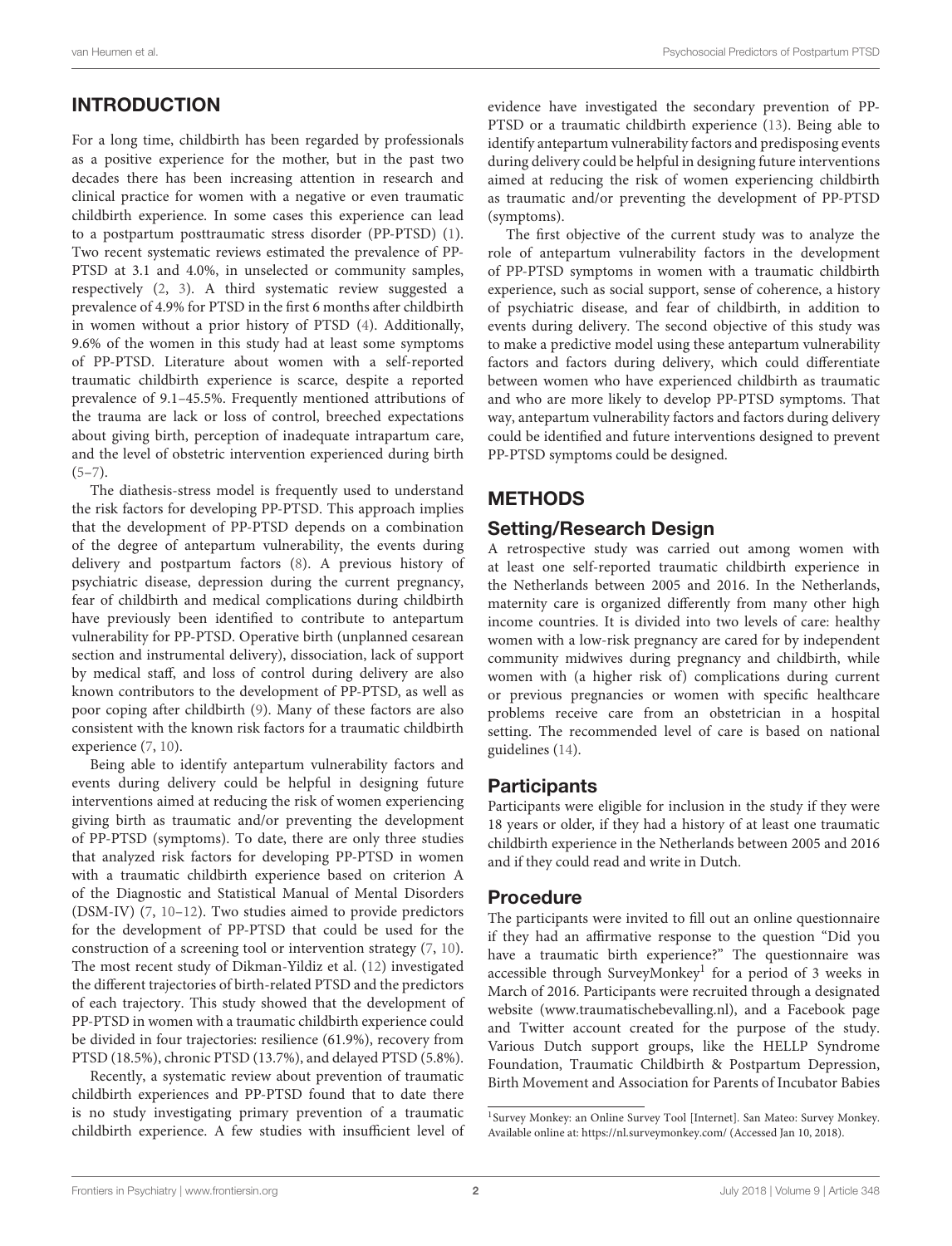and two professional associations [Royal Dutch Association Of Midwives (KNOV) and Dutch Association of Obstetrics and Gynecology (NVOG)], shared the questionnaire on their online pages at our request. Ethical approval for this study was deemed unnecessary by the medical ethics committee of the Radboud University Nijmegen.

Data were collected online and transferred to SPSS version 22 (IBM Corporation Inc., Armonk, NY, USA). Questionnaires with the same IP address (multiple entries) or inconsistent answers (e.g., planned cesarean section during home birth) were excluded from the data set. The results of the first part of the dataset, which concerned women's attributions regarding their traumatic childbirth experience and what their caregiver or they themselves could have done to prevent the trauma, have already been published [\(15\)](#page-8-5). To be included in the current article, participants had to fill out the complete questionnaire up until and including the last item about Sense of Coherence, which was one of the variables in our study.

#### **Measurements**

The questionnaire consisted of items regarding demographic information of the participants, attributions of their traumatic childbirth experience, medical details, and various risk factors for PP-PTSD known from literature. The questionnaire also contained four psychological measurement tools (see details below). The first draft of the questionnaire was reviewed by two parties: members of the Childbirth and Psychotrauma Research (CAPTURE) group of the hospital OLVG in Amsterdam, the Netherlands and the committee for patient communication of the NVOG.

Presence of criterion A of the DSM-5 [\(16\)](#page-8-6) was determined through questions about the threat to participants' own life or the life of others and actual or threatened serious injury to self or others. Threat to participants' physical integrity, which was included in criterion A1 of the DSM-IV but left out of the DSM-5, was determined in order to compare criterion A1 of the DSM-IV with criterion A of the DSM-5.

The Posttraumatic stress disorder CheckList (PCL-5) was developed to measure symptoms of posttraumatic stress disorder according to the DSM-5. The participants were asked to fill out the checklist in relation to their traumatic childbirth experience. The PCL-5 consists of 20 questions corresponding with 20 symptoms of category B (re-experiencing), C (avoidance), D (negative thoughts and feelings), and E (trauma-related arousal and reactivity) of the DSM-5. All statements were followed by five-point Likert scales (range zero to four). A score of two or higher was considered clinically relevant. The criterion was met for category B and C when there was at least one clinically relevant symptom in each category. Two clinically relevant symptoms were needed for category D and E [\(17\)](#page-8-7). If all four criteria were met in combination with the A-criterion, current PP-PTSD was considered likely.

The Sense of Coherence (SoC) is a validated questionnaire with 13 items measuring the way in which a person sees the world as comprehensible, manageable, and meaningful [\(18\)](#page-8-8). Strong SoC is indicative of effective coping strategies. The 13 items are rated on a seven-point Likert scale, with a total possible score between 13 and 91. The data from the questionnaire were used as continuous variables, but also divided into the three groups used in literature pertaining to SoC and childbirth [\(19,](#page-8-9) [20\)](#page-8-10). The groups were defined as follows: a score under 60 points was defined as a low SoC score, a score between 61 and 75 was a moderate score and 76 or higher was a high score.

The social support of a participant was measured with the Oslo Social Support Scale (OSS-3). The OSS-3 is a validated threeitem questionnaire with questions about the number of people a participant can count on, how much interest people are showing regarding the participant and how easily the participant could get help from neighbors. The total possible score of the OSS-3 ranges between 3 and 14 A score of 3 to 8 indicates poor support, a score of 9 to 11 means moderate support and a score of 12 to 14 signifies high support [\(21,](#page-8-11) [22\)](#page-8-12).

Fear of childbirth was measured on a ten-point scale. Measurement of fear of childbirth with a ten-point scale has been validated compared to the W-DEQ questionnaire, which is a validated tool for measuring fear of childbirth. A threshold of 5.0 for a positive score has been demonstrated in literature to have a sensitivity of 97.8% and a specificity of 65.7% in comparison with a score of  $\geq$ 100 on the W-DEQ questionnaire, signifying extreme fear of childbirth [\(23\)](#page-8-13).

#### Data Analysis

The characteristics of women with a traumatic childbirth experience were summarized by descriptive statistics. Chi square tests were used to compare the characteristics of different groups. Continuous variables (fear of childbirth, Oslo Social Support and Sense of Coherence) were not distributed normally. Therefore, Mann-Whitney U-tests were used for comparative analyses. Logistic regression analyses were used for antepartum vulnerability factors (Sense of Coherence, social support, fear of childbirth, parity, age), factors during delivery (mode of delivery, criterion A of the DSM-5, including threat to physical integrity, and caregiver during delivery). There were no postpartum factors used in our analyses. The ordinal groups for the Sense of Coherence-, Oslo Social Support- and Fear of childbirth analyses were only used in univariable logistic regression analyses. Univariable logistic regression analyses were performed to estimate odds ratios and their 95% confidence intervals for factors associated with symptoms of PP-PTSD (meeting all criteria B, C, D, and E for PTSD on the PCL-5). The same analyses were done for women who were treated for PP-PTSD and/or received a diagnosis of PP-PTSD from a psychologist, psychiatrist or general practitioner. A significance level of ≤0.05 was used. A predictive model was created with a multivariable logistic regression analysis, including only those variables that were statistically significant in univariable logistic regression, while using a backward likelihood ratio method and a logit function (entry −0.05; removal-0.10). This was done to establish predictive factors and determine their respective weight in predicting PP-PTSD. The Nagelkerke  $R^2$ , which only gives a relative measure of  $\mathbb{R}^2$  in logistic regression analysis, was used to evaluate the predictive power of the different models [\(24\)](#page-8-14). The maximum value of the Youden index  $(J =$  sensitivity  $+$ specificity −1) was used to find the point at which the cutoff value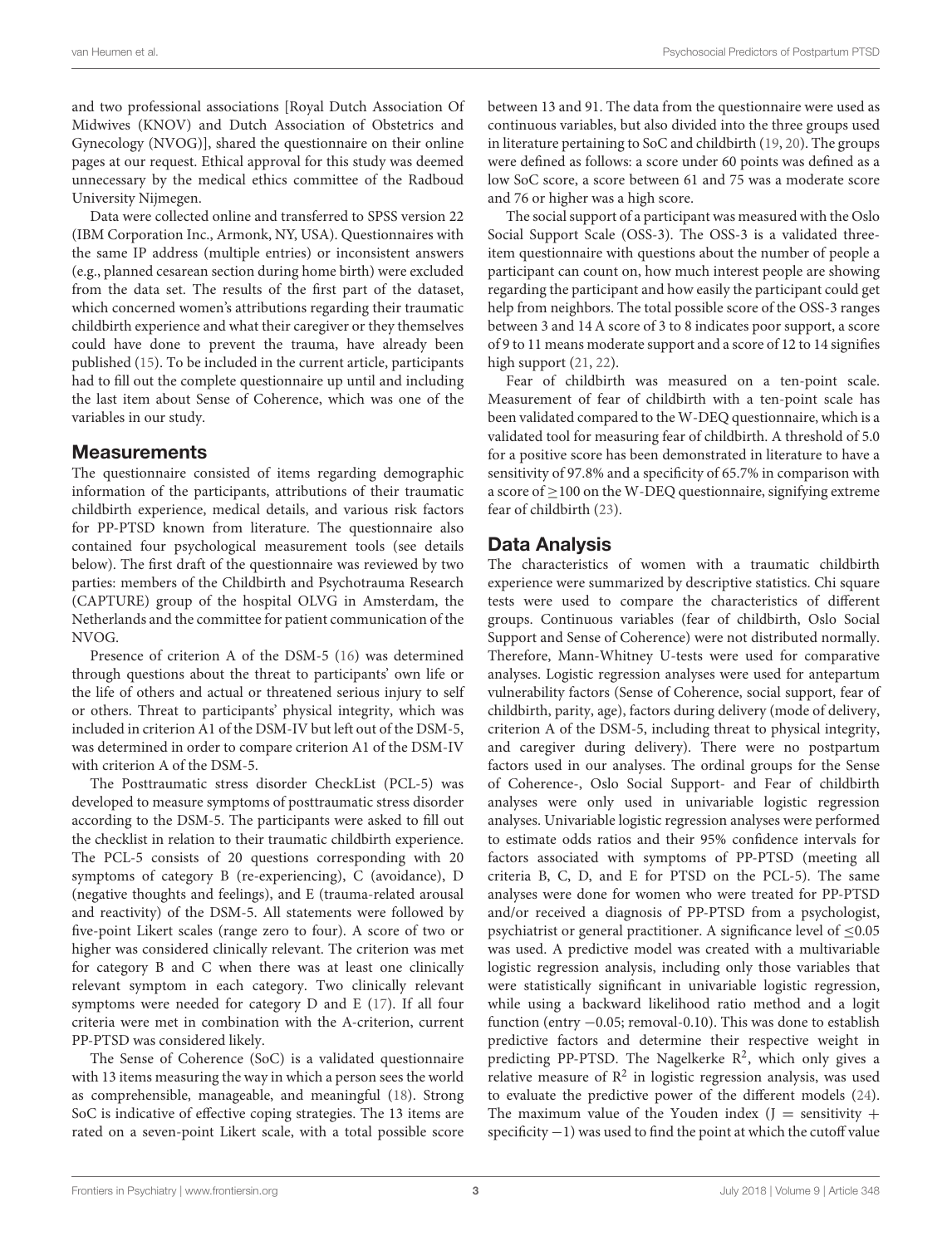of the formula reached optimal sensitivity and specificity, when sensitivity and specificity are given equal weight [\(25\)](#page-8-15).

### RESULTS

A total of 2,634 questionnaires were filled out during a 3 week period in March of 2016. After removal of all questionnaires which did not meet the inclusion criteria for the first article published [\(15\)](#page-8-5), 2192 questionnaires remained. An extra 584 participants were excluded from this current study, because they did not complete the questionnaire up until and including the last item about Sense of Coherence, which was not required for the previous article (**[Figure 1](#page-3-0)**). A total of 1,599 questionnaires remained after exclusions.

The study population of women with a traumatic childbirth experience was compared to Dutch national data on all childbearing women. The study participants differed significantly from the national data for the same characteristics as published in the article by Hollander et al. [\(15\)](#page-8-5): lower parity at time of traumatic childbirth experience, older age during childbirth, fewer deliveries between 37–42 weeks, fewer women of non-Dutch ethnicity, more unplanned cesarean sections, fewer planned cesarean sections, fewer spontaneous vaginal deliveries, and more referrals to a different level of care during pregnancy and delivery.

The basic characteristics of the participants who were excluded from the existing dataset of Hollander et al. [\(15\)](#page-8-5) because they did not complete the entire questionnaire ( $n = 584$ ) did not differ significantly from the participants that were included, except for their response to the DSM-A criterion: the 584 excluded women less often reported a threat to their own life (24.8 vs. 29.7%,  $p = 0.023$ ), actual or threatened serious injury (26.3 vs. 30.8%,  $p = 0.040$ ) and a threat to their physical integrity (28.3 vs. 38.9%,  $p < 0.001$ ) compared to the women included in the analyses in the current article ( $n = 1599$ ).

<span id="page-3-0"></span>

## Percentage of Women Meeting DSM Criteria for PTSD

A majority of the participants (83.1%) experienced a traumatic childbirth according to criterion A1 of the DSM-IV, which included experienced threats to physical integrity, while 75.0% of the women met criterion A of the DSM-5. Women who met criterion A of the DSM-5 were significantly more likely to have been diagnosed with PP-PTSD by their general practitioner or a psychiatrist (18.8 vs. 8.6%,  $p = 0.003$ ) compared to women meeting criterion A1 of the DSM-IV who did not meet criterion A of the DSM-5. They were, however, not more likely to get treatment for PTSD (21.7 vs. 14.8%,  $p = 0.072$ ) than women meeting criterion A1 of the DSM-IV who did not meet criterion A of the DSM-5.

**[Table 1](#page-3-1)** gives an overview of the percentages of women meeting criteria A, B, C, D, and E. The percentages of women meeting criterion B through E ranged between 39.8 and 54.2%. A total of 17.4% ( $n = 278$ ) of participants met all criteria (A, B, C, D, and E) based on the DSM-5, whereas 4.1% ( $n = 65$ ) of participants fulfilled criteria B, C, D, and E but missed criterion A of the DSM-5. Of these 65 participants, 40.0% (26/65) would have met criterion A1 based on the DSM-IV, meaning that 26 women in this study were deemed not to have PP-PTSD by DSM V criteria, where they would have qualified according to DSM-IV criteria.

Participants were asked if they recognized the symptoms on the PCL-5 questionnaire from earlier, in order to identify women who had experienced symptoms of PP-PTSD in the past, but did not have symptoms at the time of completing the questionnaire. Twenty-six percent of the participants recognized these symptoms from an earlier period related to the traumatic childbirth experience.

<span id="page-3-1"></span>TABLE 1 | The prevalence of criteria A, B, C, D, and E for PTSD among the participants.

| Characteristics ( $n = 1599$ )                                                             | Participants n (%) |
|--------------------------------------------------------------------------------------------|--------------------|
| <b>CRITERION A</b>                                                                         |                    |
| DSM-IV (A1) <sup>a</sup>                                                                   | 1328 (83.1)        |
| DSM-5 $(A)^b$                                                                              | 1200 (75.0)        |
| <b>PTSD CHECKLIST (PCL-5)</b>                                                              |                    |
| Criterion B (Re-experiencing)                                                              | 866 (54.2)         |
| Criterion C (Avoidance)                                                                    | 651 (40.7)         |
| Criterion D (Negative thoughts and feelings)                                               | 727 (45.5)         |
| Criterion E (Trauma-related arousal and reactivity)                                        | 636 (39.8)         |
| Criterion BCDE                                                                             | 343 (21.5)         |
| Criterion ABCDE (DSM-5)                                                                    | 278 (17.4)         |
| <b>RECOGNITION OF SYMPTOMS PCL-5</b>                                                       |                    |
| Recognition <sup>c</sup>                                                                   | 415 (26.0)         |
| a Diagnostic and Statistical Manual of Mental Disorders, American Psychiatric Association, |                    |

*4th edition (1994).*

*<sup>b</sup>Diagnostic and Statistical Manual of Mental Disorders, American Psychiatric Association, 5th edition (2013).*

*c "I recognize these symptoms from earlier, these had to do with my traumatic childbirth experience" (PCL-5).*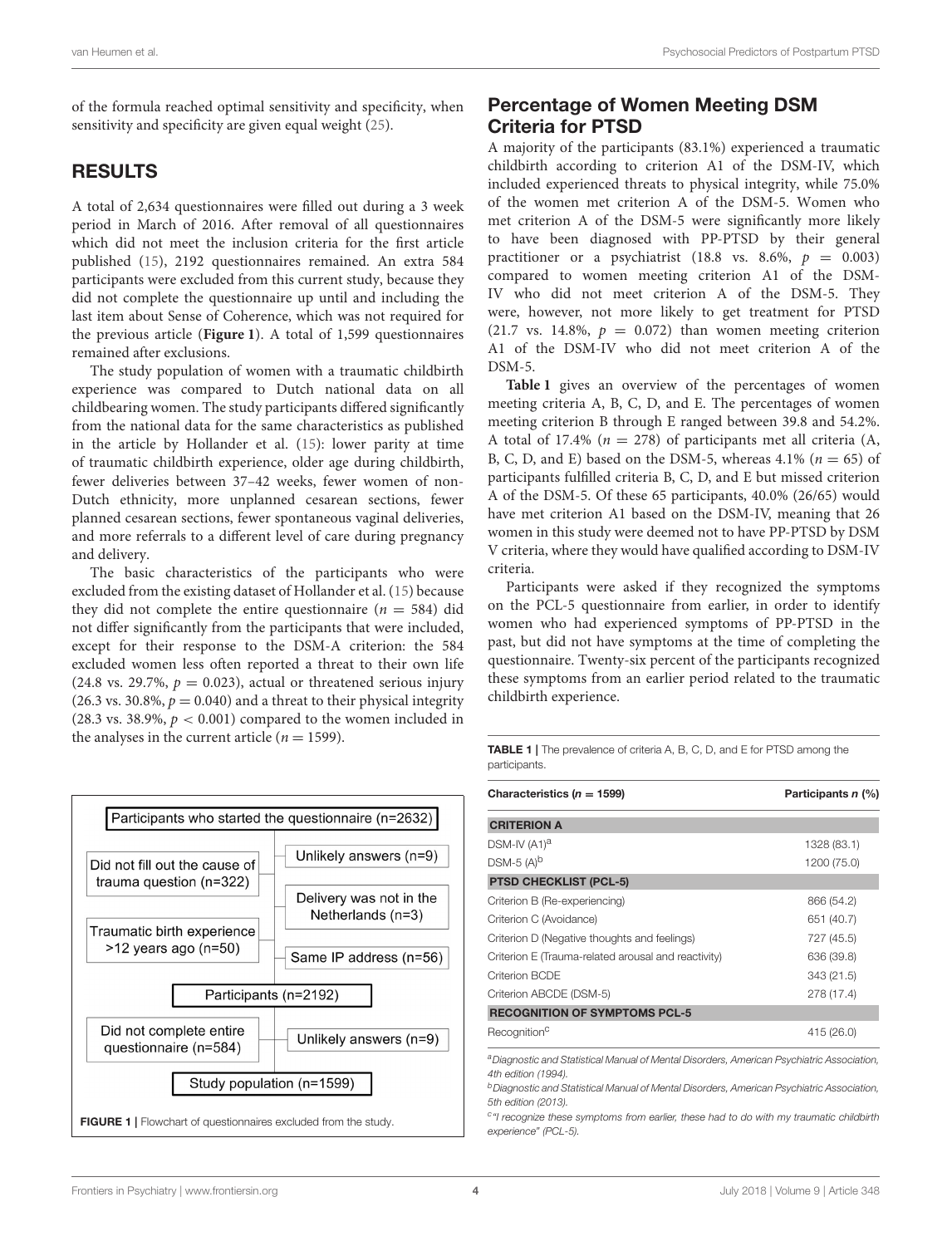#### Antepartum Vulnerability Factors

The antepartum vulnerability factors of the participants are shown in **[Table 2](#page-4-0)**. Sense of Coherence had a mean of 61.9 points for the study population. With a cut-off value of 60 or less for low coping abilities, it was found that almost half of the sample had poor coping abilities (44.6%), whereas 16.8% of participants had good coping abilities. A mean of 4.2 was found on a ten-point scale for fear of childbirth. The OSS-3 had a mean of 10.5 on a 14-point scale and showed that 19.4% of participants had poor social support. Twenty-six percent of the participating women had at some point in their lives received a psychiatric diagnosis unrelated to pregnancy or childbirth, and of all women, five percent had received a diagnosis of PTSD following a trauma other than the traumatic childbirth experience.

#### Predictors of a Diagnosis of PP-PTSD or Treatment for PTSD

Women who had a low sense of coherence were more often diagnosed with PP-PTSD by a psychologist, psychiatrist or their general practitioner compared to women with a high sense of coherence (OR = 1.811, CI = 1.217-2.697,  $p = 0.003$ ). However, low sense of coherence was not significantly associated with women who received treatment for PP-PTSD (OR  $= 1.247$ ,  $CI = 0.875 - 1.777$ ,  $p = 0.222$ ).

Women who had poor social support were more often diagnosed with PP-PTSD, compared to those with strong social

<span id="page-4-0"></span>

| TABLE 2   Psychosocial factors in the study population. |  |  |
|---------------------------------------------------------|--|--|
|                                                         |  |  |

| Antepartum factors ( $n = 1599$ )               | Participants n (%) or mean {SD} |  |  |
|-------------------------------------------------|---------------------------------|--|--|
| SENSE OF COHERENCE (13-91) <sup>a</sup>         |                                 |  |  |
| Low sense of coherence                          | 713 (44.6)                      |  |  |
| Moderate sense of coherence                     | 617 (38.6)                      |  |  |
| High sense of coherence                         | 269 (16.8)                      |  |  |
| Mean sense of coherence                         | $61.9$ {13.1}                   |  |  |
| <b>FEAR OF CHILDBIRTH (1-10)</b>                |                                 |  |  |
| Mean fear of childbirth                         | $4.2$ {2.3}                     |  |  |
| OSLO SOCIAL SUPPORT (OSS-3) (3-14) <sup>b</sup> |                                 |  |  |
| Poor support                                    | 311 (19.4)                      |  |  |
| Moderate support                                | 699 (43.7)                      |  |  |
| Strong support                                  | 589 (36.8)                      |  |  |
| Mean OSS-3                                      | $10.5$ {2.3}                    |  |  |
| <b>HISTORY OF PSYCHIATRIC DISEASE</b>           |                                 |  |  |
| History of psychiatric disease                  | 420 (26.3)                      |  |  |
| Depression                                      | 223 (13.9)                      |  |  |
| Posttraumatic stress disorder                   | 80(5.0)                         |  |  |
| Anxiety                                         | 118(7.4)                        |  |  |
| Personality disorder                            | 31(1.9)                         |  |  |
| Other                                           | 84 (5.3)                        |  |  |

*<sup>a</sup>Cut–off score Sense of Coherence: Low Sense of Coherence corresponds to 13–60 points, moderate Sense of Coherence 61–75 points, high Sense of Coherence 76–91 points.*

*<sup>b</sup>Cut-off score Oslo Social Support: Poor support corresponds to 3–8 points, moderate support to 9–11 points, strong support 12–14 points.*

support (OR = 1.676, CI = 1.181-2.379,  $p = 0.004$ ), although women who had poor social support were not treated for PP-PTSD significantly more often than women with strong social support (OR = 0.859, CI = 0.606–1.219,  $p = 0.859$ ).

Women with a diagnosis of PP-PTSD  $(OR = 1.315,$  $CI = 0.999 - 1.731$ ,  $p = 0.051$ ) or who received treatment for PP-PTSD (OR = 0.879, CI = 0.671-1.152,  $p = 0.349$ ) were not significantly more likely to have a score above the cutoff of five points on the fear of childbirth scale than those without diagnosis of or treatment for PP-PTSD.

#### Predictors of Current PTSD Symptoms

The associations between antepartum vulnerability factors or factors during delivery and reporting PP-PTSD symptoms at time of participation are shown in **[Table 3](#page-5-0)**. Each of the components of criterion A of the DSM-5 is a significant predictor for meeting all of the criteria (B, C, D, and E). Threat to physical integrity, which was criterion A1 of the DSM-IV, was a significant predictor for current PP-PTSD symptoms ( $OR = 1.409$ ,  $CI = 1.107 - 1.794$ ,  $p = 0.005$ ).

Women with a low (OR = 15.320, CI = 8.001-29.336,  $p$  $\leq$  0.001), or moderate SoC were more likely to report PP-PTSD symptoms than women with a high SoC ( $OR = 3.208$ ,  $CI = 1.625 - 6.333$ ,  $p = 0.001$ ). Women with poor (OR = 5.557,  $CI = 2.967 - 7.785$ ,  $p \leq 0.001$ ) or moderate social support were more likely to report PP-PTSD symptoms compared to women with high social support ( $OR = 1.921$ ,  $CI = 1.407 - 2.623$ , p  $\leq$  0.001). A cutoff at five points on the fear of childbirth scale was significantly predictive for women reporting PP-PTSD symptoms at time of participation (OR = 1.633, CI = 1.273– 2.094,  $p < 0.001$ ).

Women with antepartum check-ups in primary care had a significantly lower chance of having PP-PTSD symptoms at time of participation (OR = 0.759, CI = 0.597-0.966,  $p = 0.025$ ). Women with a history of depression ( $OR = 2.589$ ,  $CI = 1.628 -$ 4.120,  $p < 0.001$ ), or PTSD (OR = 1.756, CI = 1.285-2.405,  $p < 0.001$ ) reported PP-PTSD symptoms significantly more often. Overall, age and parity at the time of the traumatic childbirth experience and mode of delivery were not significantly associated with current PP-PTSD symptoms.

### Toward a Predictive Model for PP-PTSD Symptoms

A multivariable logistic regression was performed with the aim of proposing a model for predicting PP-PTSD symptoms in women with a traumatic childbirth experience and to determine their respective weight in predicting PP-PTSD. The proposed model with a Nagelkerke  $R^2$  [\(24\)](#page-8-14) of 0.275 includes four predictors (**[Table 4](#page-5-1)**): score on the Sense of Coherence  $(OR = 0.927, CI = 0.916 - 0.939, p \le 0.001)$ , score on the OSS-3 (OR = 0.901, CI = 0.846-0.961,  $p = 0.001$ ), experiencing "threatened death" (OR = 1.919, CI = 1.451-2.537,  $p < 0.001$ ) and experiencing "actual or threatened injury to the baby"  $(OR = 1.493, CI = 1.137 - 1.960, p = 0.004).$ 

A formula for a predictive model for postpartum women meeting the DSM-5 criteria for PTSD (BCDE) was built using the beta coefficient of the variables mentioned above and the constant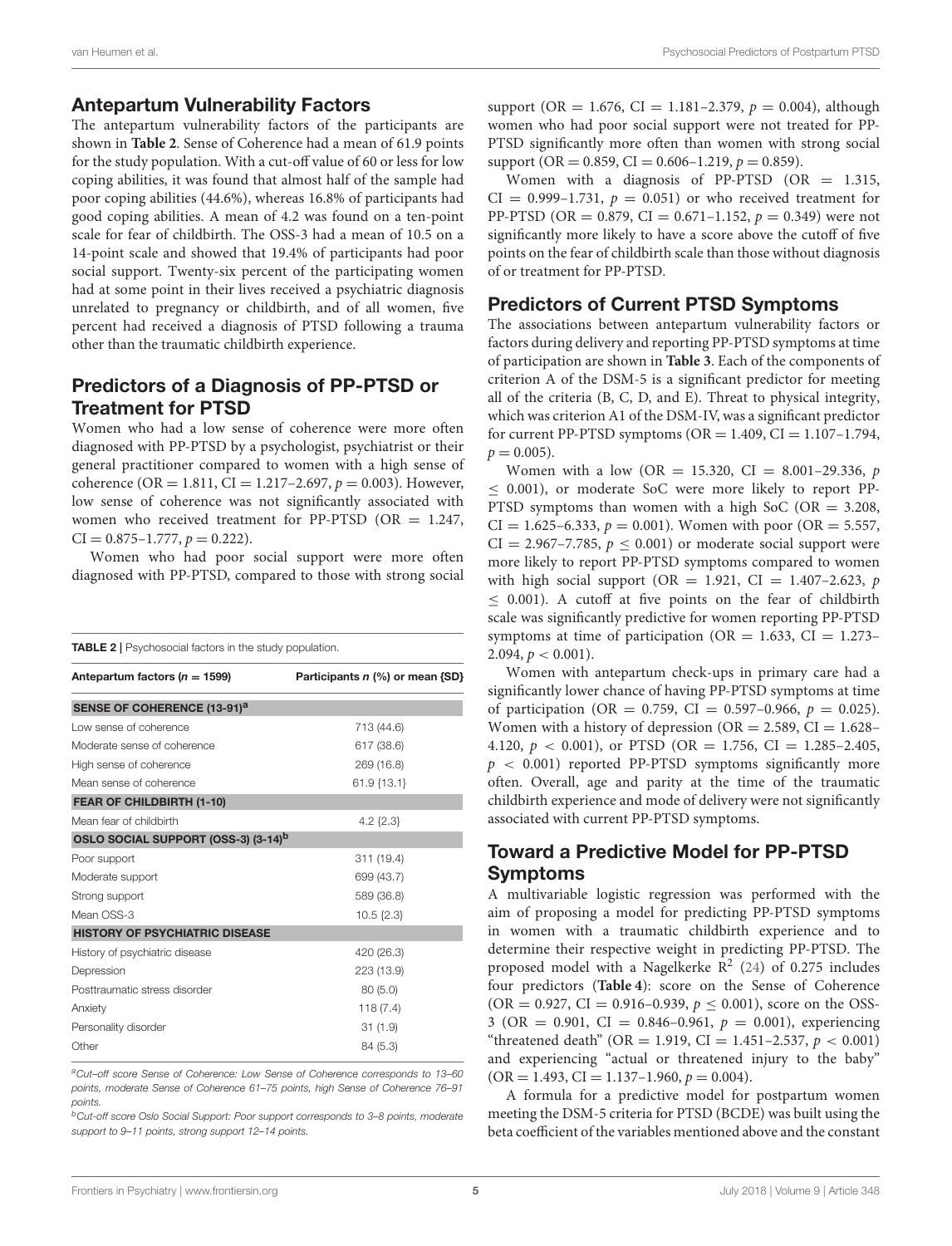<span id="page-5-0"></span>

| <b>TABLE 3</b>   Psychosocial factors or characteristics of delivery and their association<br>with the occurrence of PP-PTSD symptoms <sup>a</sup> . |  |  |  |  |  |
|------------------------------------------------------------------------------------------------------------------------------------------------------|--|--|--|--|--|
| 95% confidence<br>Odds ratio<br>interval                                                                                                             |  |  |  |  |  |
|                                                                                                                                                      |  |  |  |  |  |

Age of trauma (years) 0.98 0.95–1.01 First delivery (Multiparous versus primiparous) 0.90 0.67–1.20 CRITERION A (EXPERIENCED..) Threatened death  $2.00*$  1.56–2.56 Threatened death baby  $1.54^*$  1.20–1.97 Actual or threatened injury to self 1.36\* 1.05–1.74 Actual or threatened injury to the baby  $1.70^*$  1.33-2.16 Threat to physical integrity 1.41\* 1.11–1.79 CAREGIVER PREGNANCY Midwife 0.76\* 0.60–0.97 Obstetrician/Gynecologist 1.16 0.84-1.61 Referral 1.19 0.93–1.53 CAREGIVER DELIVERY Midwife 0.83 0.48–1.45 Obstetrician/ Gynecologist 1.22 0.96-1.55 Referral 0.85 0.67–1.09 MODE OF DELIVERY Vaginal delivery  $0.92$  0.72–1.18 Instrumental delivery 0.91 0.69–1.19 Planned cesarean section 1.72 0.83-3.54 Unplanned cesarean section 1.13 0.87–1.47 SENSE OF COHERENCE (SOC) Each extra point on SoC  $0.92*$  0.91-0.93 Moderate SoC $b$  3.21\* 1.63–6.33  $Low$  SoC<sup>b</sup>  $15.32*$  8.00–29.34 OSLO SOCIAL SUPPORT SCALE (OSS-3) Each extra point on OSS-3 0.75\* 0.71-0.79 Moderate support<sup>c</sup> 1.92<sup>\*</sup> 1.41–2.62 Poor support<sup>c</sup> 6.56\* 3.97–7.79 FEAR OF CHILDBIRTH Each extra point for fear of childbirth 1.11<sup>\*</sup> 1.06–1.17 Fear of childbirth<sup>d</sup>  $1.63*$  1.63<sup>\*</sup> 1.27–2.09 HISTORY OF PSYCHIATRIC DISEASE Any history of psychiatric disease 1.66\* 1.28–2.14 Posttraumatic stress disorder 2.59\* 1.63–4.12 Depression 1.76\* 1.28–2.41 Anxiety 1.40 0.92–2.14 Personality disorder 2.71\* 1.31–5.59

\* *Significant at p* ≤ *0.05.*

*<sup>a</sup>Symptoms of PP-PTSD are defined as women meeting all criteria B, C, D and E for PTSD on the PCL-5.*

*<sup>b</sup>Reference group consists of all the participants with a high sense of coherence.*

*<sup>c</sup>Reference group consists of all the participants with a strong support.*

*<sup>d</sup>A cut-off of five points was used on the fear of childbirth scale.*

of the multiple logistic regression analysis. This model has an area under the receiver operating characteristic (ROC) curve of 0.795  $(CI = 0.769 - 0.821, p < 0.001)$ . The optimum sensitivity of 80.8% and specificity of 62.6% of this predictive model was found at a threshold of −1.57, using the Youden index [\(25\)](#page-8-15). A score above <span id="page-5-1"></span>TABLE 4 | Variables found to contribute significantly to predicting the occurrence of PP-PTSD symptoms in a multivariable logistic regression analysis.

| Predictor                                | Odds ratio | 95% confidence<br>interval |
|------------------------------------------|------------|----------------------------|
| <b>CRITERION A (EXPERIENCED)</b>         |            |                            |
| Threatened death to self                 | $1.92*$    | $1.45 - 2.54$              |
| Actual or threatened injury to the baby  | $1.49**$   | 1.14-1.96                  |
| <b>SENSE OF COHERENCE (SOC)</b>          |            |                            |
| Each extra point of SoC                  | $0.93*$    | $0.92 - 0.94$              |
| <b>OSLO SOCIAL SUPPORT SCALE (OSS-3)</b> |            |                            |
| Each extra point of OSS-3                | $0.90*$    | $0.85 - 0.96$              |

\**Significant at p* ≤ *0.001.*

\*\**Significant at p* ≤ *0.05.*

−1.57 in the formula corresponds to a high possibility of current PP-PTSD symptoms. The accuracy of this model is 66.5% with a threshold of −1.57.

Multiple logistic regression analyses of women with either a diagnosis by a psychologist, psychiatrist, or general practitioner of or treatment for PP-PTSD in the past, were done to decrease the chance of missing women who had recovered from their earlier PP-PTSD symptoms. Significant variables in the analysis for predicting a diagnosis of or receiving treatment for PP-PTSD had a Nagelkerke  $R^2$  of respectively 0.086 and 0.038. Combining women with either a diagnosis of PP-PTSD by one of these professionals, or treatment for PP-PTSD, or meeting the DSM-5 symptom criteria for PTSD (B, C, D and E) at time of participation in the study led to analyses with a Nagelkerke  $\mathbb{R}^2$  of 0.154. Overall, the low Nagelkerke  $R^2$  of the three analyses shows that the predictors that were used are less able to distinguish women with a history of or treatment for PP-PTSD from those without a history of or treatment for PP-PTSD than using current PTSD as the outcome variable. This makes the predictors in these three models less relevant as target points for research on prevention of PP-PTSD.

#### **DISCUSSION**

The objective of this retrospective study was to identify antepartum vulnerability factors and predisposing factors during childbirth, for use as predictors in a predictive model for the development of PP-PTSD in women with a traumatic childbirth experience. This predictive model was made to determine the respective weight of the different factors in order to be able to develop a preventative approach. Lack of social support, low sense of coherence, experiencing "threatened death" and experiencing "actual or threatened injury to the baby" were the four significant contributing factors in our predictive model. The results of this study extend current knowledge of risk factors for PP-PTSD by identifying the most significant predictors for the development of PP-PTSD in women with a traumatic childbirth experience. The significant antepartum vulnerability factors in our predictive model could possibly be used as intervention points aimed at improving coping and social support, thereby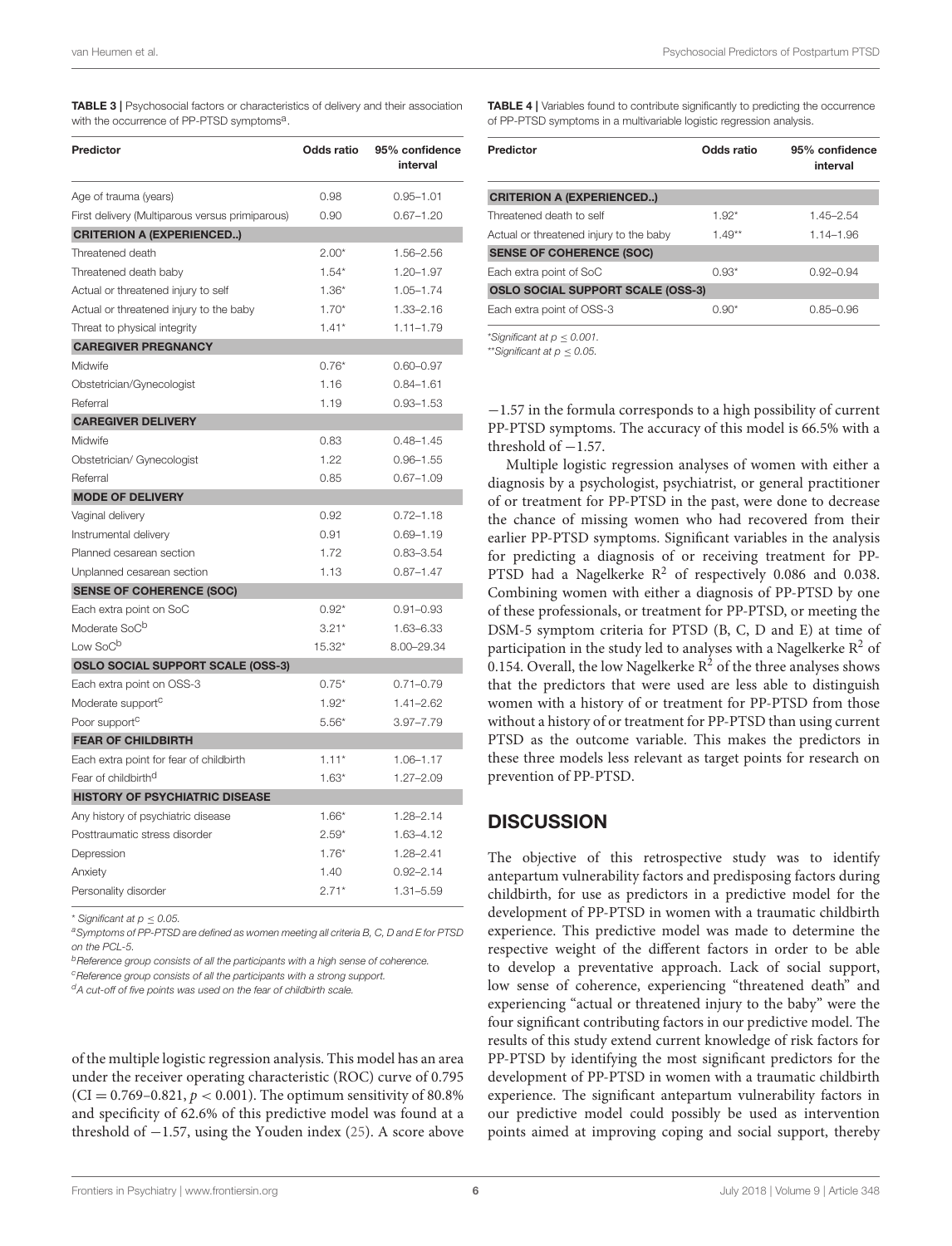either preventing the traumatic experience or mitigating its consequences.

A predictive model was constructed with an overall accuracy of 66.5% at a threshold of  $-1.57$  and a sensitivity of 80.8% and specificity of 62.6%, based on women with symptoms of PP-PTSD. In a study by O'Donovan et al. [\(7\)](#page-7-5), a model was constructed for predicting PP-PTSD status 4–6 weeks after a traumatic childbirth experience. Their model had an overall accuracy of 92.1% and a sensitivity of 52.2% and specificity of 99.2%. The overall accuracy of that model is higher than the model in our study. This can partially be explained by the fact that they investigated other variables in their study and used 14 other predictors in their model in addition to the predictors we have investigated in our study. Also, the lower prevalence of PP-PTSD in their study population (8.5 vs. 21.5% of women meeting criteria B, C, D, and E in our study) in combination with a higher specificity makes it difficult to compare both models on their level of accuracy [\(26\)](#page-8-16).

In addition, our study found that the variables poor coping abilities, low social support, fear of childbirth, antepartum checkups in secondary care (including referrals), a history of PTSD (due to trauma other than giving birth), or depression and meeting the DSM-5 A criterion for PTSD were significantly associated with meeting the DSM-5 criteria B, C, D, and E for PP-PTSD in a univariable analysis. These variables correspond with previous studies about risk factors for PP-PTSD [\(5,](#page-7-4) [7,](#page-7-5) [9\)](#page-8-0). Psychosocial characteristics were stronger predictors of PP-PTSD than mode of delivery or caregiver during delivery. These results confirm the earlier suggestion of O'Donovan et al. [\(7\)](#page-7-5) that psychosocial predictors play a more prominent role in development of PP-PTSD than medical events. Also the increasing individualism in the current society makes it that pregnant women are more dependent on themselves. This will make it more interesting to focus on the effect of interventions aimed at increasing social support in pregnant women.

A remark must be made regarding the prevalence of psychiatric disease, which would ideally be compared to a reference group. Comparison with the largest nationwide study investigating the prevalence of psychiatric disorders in the Netherlands (NEMESIS-2) proved to be unreliable, because of a difference in methods used. In the current study the prevalence of psychiatric diagnoses was based on asking participating women about conditions diagnosed by psychologists, psychiatrists or general practitioners. There is no information about the way these diagnoses were made. Prevalence in the nationwide study was based on the CIDI 3.0, a questionnaire about symptoms (and not diagnosis) of different psychiatric diseases, as assessed by an interviewer [\(27\)](#page-8-17). This could explain the higher prevalence (41.0%) of psychiatric disease in NEMESIS-2 in comparison with our study (26.3%).

Ideally, we would be able to distinguish women with a traumatic delivery experience who will develop PP-PTSD from those who will not. The closest proxy for this in this retrospective study would be to group women experiencing symptoms at the time of participation (i.e., meeting DSM-5 criteria on the PCL-5) and women with previous but not current childbirth-related PTSD (i.e., following treatment and/or a PP-PTSD diagnosis) together. This model, however, proved to be weaker than a model based solely on women with present symptoms of PP-PTSD. One reason for the predictors in our study being less able to distinguish between those two groups could be that these predictors, such as coping style, might have improved over time through treatment, or that the participants' social support deteriorated through their suffering from symptoms of PP-PTSD. However, there is no study to date reporting on changes in psychosocial functioning after treatment for PP-PTSD [\(13\)](#page-8-3).

In addition, it is possible that more assertive women or women with a more "objective" trauma were more likely to seek and receive treatment than women with higher antepartum vulnerability. The latter is in line with the results of the current study, in which women who experienced threatened death were significantly more likely to get treatment than women without this experience. It could possibly be that women with a more "objective" trauma have been taken more seriously by their mental health care providers and have been more likely to be offered treatment.

In this study it was decided to consider coping style as an antepartum factor, because it could serve as an important predictor for an antepartum predictive model and a possible target for interventions aimed at prevention, despite the postpartum role of coping in the development of PP-PTSD and the possibility of this changing during delivery and following trauma [\(9,](#page-8-0) [19\)](#page-8-9). There is also no literature available about recent changes in coping abilities.

The reason for including the A criterion "threat to physical integrity" from the DSM-IV in the questionnaire was based on the transition from the DSM-IV to the DSM-5 during the time period under investigation, and the hypothesis that for many women, loss of control, lack of informed consent and not being treated respectfully was crucial in their attribution of the trauma, as demonstrated in the article by Hollander et al. [\(15\)](#page-8-5). Indeed, of the 19% (65/343) of women who meet the DSM-5 criteria for PTSD (B, C, D and E) but not the DSM-5 A criterion, 40% (26/65) do meet the DSM-IV A1 trauma criterion. This warrants further reflection on the applicability of the definition of trauma to women at risk for PP-PTSD. This is particularly important, given the wide range of women who report experiencing the delivery of traumatic, which is partially dependent on the definition of trauma and how this is measured.

### STRENGTHS AND LIMITATIONS

There are a number of limitations to the current study design. A consequence of the retrospective design of this study is that the questionnaires can only hypothesize about the psychosocial situation before delivery, such as social support and sense of coherence. Recent studies found that sense of coherence can change during pregnancy [\(19,](#page-8-9) [20\)](#page-8-10). In addition, recall bias could play a role in the manner that women look back on childbirth and for example the degree of fear of childbirth they experienced during pregnancy. This could lead to under- or overestimating the effect of different predictors, depending on the effect of PP-PTSD on those predictors. Another limitation is that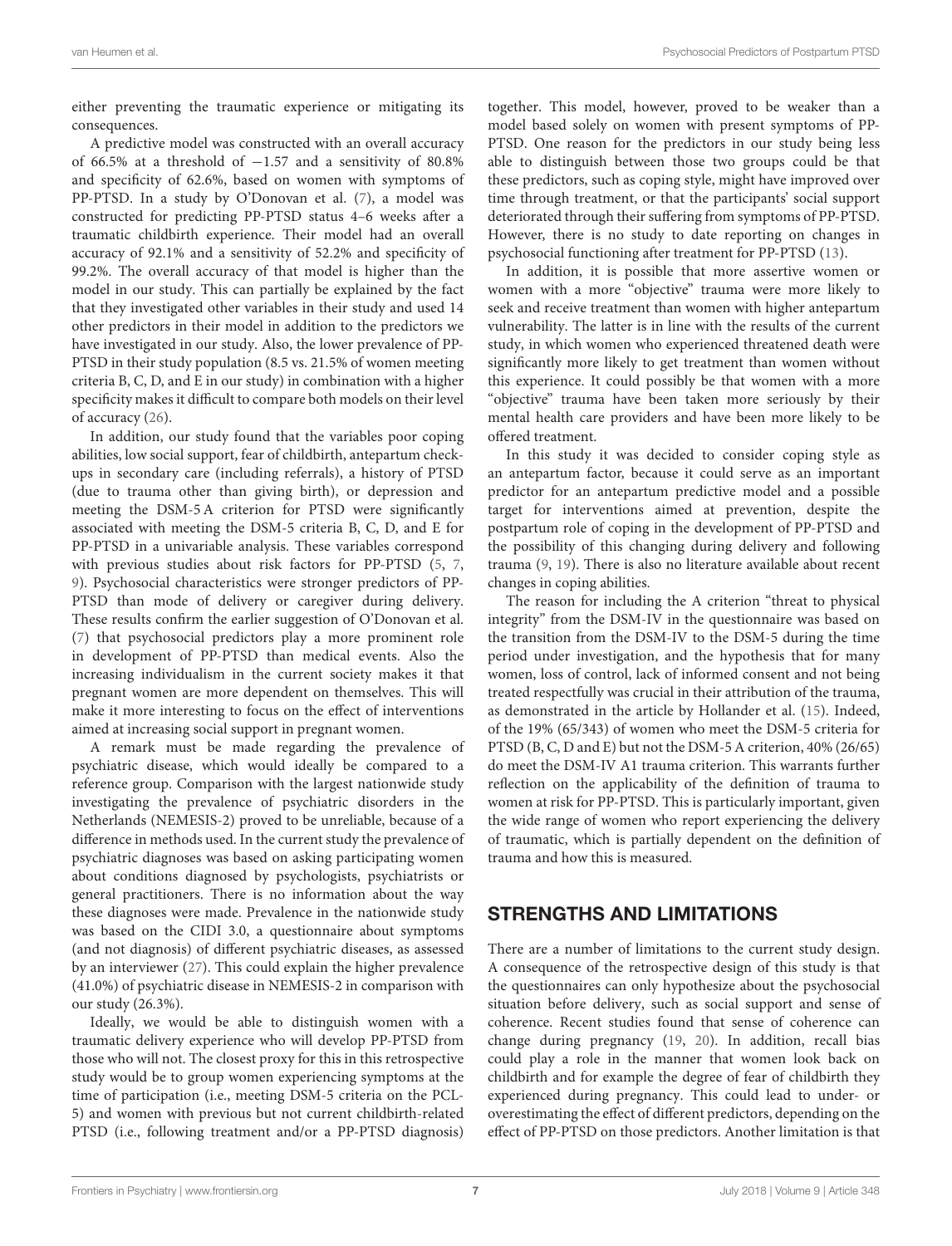self-reported symptoms of PP-PTSD were used in the analysis of the predictors, instead of a diagnosis based on a structured interview. Furthermore, consideration should be given to the fact that more than half of the women (54.3%) filled out the questionnaire more than 2 years after their traumatic childbirth experience, which may have led to missing women with PP-PTSD in remission. Finally, 26.0% of participants declared that they recognized the symptoms from the PCL-5 from an earlier period and that those symptoms had to do with the traumatic childbirth experience. It is possible that women with severe symptoms of PP-PTSD were more likely to fill out the questionnaire, leading to an overestimation of the effect of some predictors. The analyses of women with either a diagnosis of or treatment for PP-PTSD in the past, or who currently had symptoms, were therefore done to decrease the chance of missing women who had recovered from their earlier PP-PTSD symptoms. Lastly, there could be some form of selection bias by excluding an extra 584 participants from the study for this article, because they did not complete the entire questionnaire. These excluded participants less often reported a threat to their own life, actual or threatened serious injury and a threat to their physical integrity compared to the 1599 women included in the analyses in the current article, which could have led to an overestimation of the effect of the predictors.

There are also several strengths to this study. First and foremost, it was possible to illicit a large response through an online questionnaire, which makes this study larger than any of the previous studies about the occurrence of PP-PTSD in women with a traumatic childbirth experience [\(7,](#page-7-5) [10\)](#page-8-1). Also, the questionnaire contained four psychological measurement tools, which have been validated for measuring coping abilities, social support, fear of childbirth and symptoms of PTSD. In addition, the study population differs significantly from the general Dutch population with regard to parity at the time of the traumatic childbirth experience, age of the mother during childbirth, gestational age, ethnicity, mode of delivery, and responsible caregiver during pregnancy and delivery<sup>2,3</sup>. These variables correspond to the risk factors known in literature, which increases the assumption that the study population is

#### REFERENCES

- <span id="page-7-0"></span>1. Ayers S, Pickering AD. Do women get posttraumatic stress disorder as a result of childbirth? A prospective study of incidence. Birth (2001) 28:111–8. doi: [10.1046/j.1523-536X.2001.00111.x](https://doi.org/10.1046/j.1523-536X.2001.00111.x)
- <span id="page-7-1"></span>2. Grekin R, O'Hara MW. Prevalence and risk factors of postpartum posttraumatic stress disorder: a meta-analysis. Clin Psychol Rev. (2014) 34:389–401. doi: [10.1016/j.cpr.2014.05.003](https://doi.org/10.1016/j.cpr.2014.05.003)
- <span id="page-7-2"></span>3. Yildiz PD, Ayers S, Phillips L. The prevalence of posttraumatic stress disorder in pregnancy and after birth: a systematic review and meta-analysis. J Affect Disord. (2017) 208:634–45. doi: [10.1016/j.jad.2016.10.009](https://doi.org/10.1016/j.jad.2016.10.009)
- <span id="page-7-3"></span>4. Dekel S, Stuebe C, Dishy G. Childbirth induced posttraumatic stress syndrome: a systematic review of prevalence and risk factors. Front Psychol. (2017) 8:560. doi: [10.3389/fpsyg.2017.00560](https://doi.org/10.3389/fpsyg.2017.00560)

a representative group of women with a traumatic childbirth experience [\(7,](#page-7-5) [10\)](#page-8-1). Finally, to our knowledge, this study is the first exploratory study that tried to establish predictive factors and determine their respective weight in predicting PP-PTSD according to the DSM-5 in women with a traumatic childbirth experience, thereby creating new insights into the role of antepartum vulnerability factors with regard to the development of PP-PTSD symptoms in women with a traumatic childbirth experience. These new insights could be the basis for further research into interventions aimed at preventing PP-PTSD.

## **CONCLUSION**

This study identified several antepartum and intrapartum vulnerability factors in women with a self-reported traumatic childbirth experience that were predictive for the development of postpartum PTSD symptoms, corresponding with criteria B, C, D, and E in the DSM-5. Four significant contributing factors predictive of developing PP-PTSD emerged from this study: lack of social support, low sense of coherence, experiencing "threatened death" and experiencing "actual or threatened injury to the baby." This predictive model had an overall accuracy of 66.5%, a sensitivity of 80.8%, and specificity of 62.6%. Despite the retrospective method used for this study, this predictive model demonstrates the importance of coping abilities and social support in women reporting PP-PTSD symptoms after a traumatic childbirth experience. Further research should focus on the effect of interventions during pregnancy aimed at strengthening coping skills and increasing social support in pregnant women.

## AUTHOR CONTRIBUTIONS

MH and CS designed the study and collected the data. MvP and JvD provided feedback on the study design. MvH performed the data analysis and drafted the manuscript. MH, CS, JvD, and MvP critically revised the manuscript. All authors approved the final version of the paper.

# ACKNOWLEDGMENTS

We are grateful to all women who contributed to this study.

- <span id="page-7-4"></span>5. Stramrood CA, Paarlberg KM, Huis In 't Veld EM, Berger LW, Vingerhoets AJ, Schultz WC, et al. Posttraumatic stress following childbirth in homelikeand hospital settings. J Psychosom Obstet Gynaecol. (2011) 32:88–97. doi: [10.3109/0167482X.2011.569801](https://doi.org/10.3109/0167482X.2011.569801)
- 6. Creedy DK, Shochet IM, Horsfall J. Childbirth and the development of acute trauma symptoms: incidence and contributing factors. Birth (2000) 27:104–11. doi: [10.1046/j.1523-536x.2000.00104.x](https://doi.org/10.1046/j.1523-536x.2000.00104.x)
- <span id="page-7-5"></span>7. O'Donovan A, Alcorn KL, Patrick JC, Creedy DK, Dawe S, Devilly GJ. Predicting posttraumatic stress disorder after childbirth. Midwifery (2014) 30:935–41. doi: [10.1016/j.midw.2014.03.011](https://doi.org/10.1016/j.midw.2014.03.011)
- <span id="page-7-6"></span>8. Ayers S. Delivery as a traumatic event: prevalence, risk factors, and treatment for postnatal posttraumatic stress disorder. Clin [Obstet Gynecol. \(2004\) 47:552-67. doi: 10.1097/01.grf.0000129919.00](https://doi.org/10.1097/01.grf.0000129919.00756.9c) 756.9c

 $^2$ Perinatal care in the Netherlands 2013 [Internet]. Foundation Perinatal Registration The Netherlands (2014).

<sup>3</sup>CBS, (Central Bureau for Statistics). Geboorte; kerncijfers. Den Haag/ Heerlen2017.